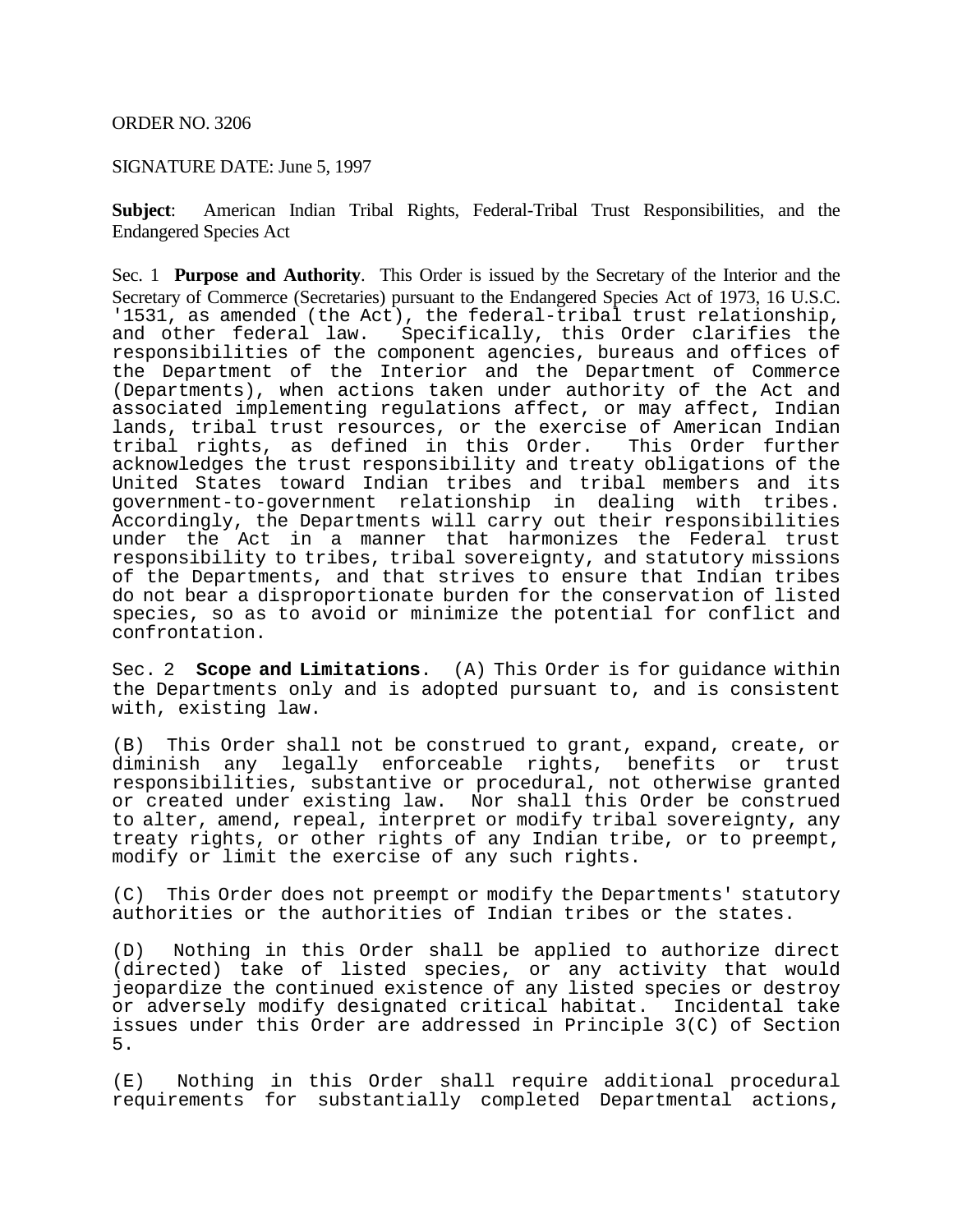activities, or policy initiatives.

(F) Implementation of this Order shall be subject to the availability of resources and the requirements of the Anti-Deficiency Act.

(G) Should any tribe(s) and the Department(s) agree that greater efficiency in the implementation of this Order can be achieved, nothing in this Order shall prevent them from implementing strategies to do so.

(H) This Order shall not be construed to supersede, amend, or otherwise modify or affect the implementation of, existing agreements or understandings with the Departments or their agencies, bureaus, or offices including, but not limited to, memoranda of understanding, memoranda of agreement, or statements of relationship, unless mutually agreed by the signatory parties.

Sec. 3 **Definitions**. For the purposes of this Order, except as otherwise expressly provided, the following terms shall apply:

(A) The term "Indian tribe" shall mean any Indian tribe, band, nation, pueblo, community or other organized group within the United States which the Secretary of the Interior has identified on the most current list of tribes maintained by the Bureau of Indian Affairs.

(B) The term "tribal trust resources" means those natural resources, either on or off Indian lands, retained by, or reserved by or for Indian tribes through treaties, statutes, judicial decisions, and executive orders, which are protected by a fiduciary obligation on the part of the United States.

(C) The term "tribal rights" means those rights legally accruing to a tribe or tribes by virtue of inherent sovereign authority, unextinguished aboriginal title, treaty, statute, judicial decisions, executive order or agreement, and which give rise to legally enforceable remedies.

(D) The term "Indian lands" means any lands title to which is either: 1) held in trust by the United States for the benefit of any Indian tribe or individual; or 2) held by any Indian tribe or individual subject to restrictions by the United States against alienation.

Sec. 4 **Background**. The unique and distinctive political relationship between the United States and Indian tribes is defined by treaties, statutes, executive orders, judicial decisions, and agreements, and differentiates tribes from other entities that deal with, or are affected by, the federal government. This relationship has given rise to a special federal trust responsibility, involving the legal responsibilities and obligations of the United States toward Indian tribes and the application of fiduciary standards of due care with respect to Indian lands, tribal trust resources, and the exercise of tribal rights.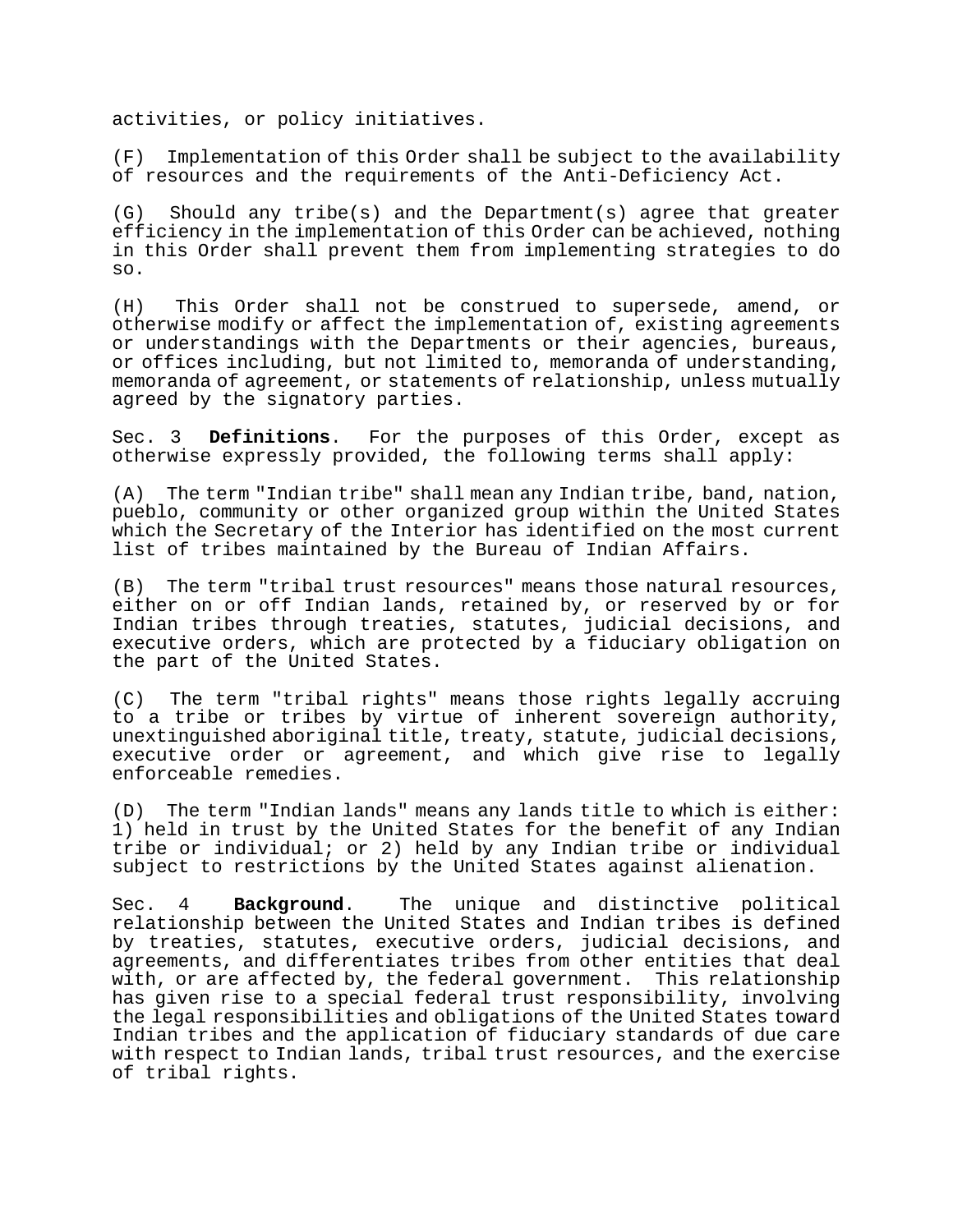The Departments recognize the importance of tribal self-governance and the protocols of a government-to-government relationship with Indian tribes. Long-standing Congressional and<br>Administrative policies promote tribal self-government, Administrative policies promote tribal self-government, self-sufficiency, and self-determination, recognizing and endorsing the fundamental rights of tribes to set their own priorities and make decisions affecting their resources and distinctive ways of life. The Departments recognize and respect, and shall consider, the value that tribal traditional knowledge provides to tribal and federal land management decision-making and tribal resource management activities. The Departments recognize that Indian tribes are governmental sovereigns; inherent in this sovereign authority is the power to make and enforce laws, administer justice, manage and control Indian lands,<br>exercise tribal rights and protect tribal trust resources. The exercise tribal rights and protect tribal trust resources. Departments shall be sensitive to the fact that Indian cultures, religions, and spirituality often involve ceremonial and medicinal uses of plants, animals, and specific geographic places.

Indian lands are not federal public lands or part of the public domain, and are not subject to federal public land laws. They were retained by tribes or were set aside for tribal use pursuant to treaties, statutes, judicial decisions, executive orders agreements. These lands are managed by Indian tribes in accordance with tribal goals and objectives, within the framework of applicable laws.

Because of the unique government-to-government relationship between Indian tribes and the United States, the Departments and affected Indian tribes need to establish and maintain effective working relationships and mutual partnerships to promote the conservation of sensitive species (including candidate, proposed and listed species) and the health of ecosystems upon which they depend. Such relationships should focus on cooperative assistance, consultation, the sharing of information, and the creation of government-to-government partnerships to promote healthy ecosystems.

In facilitating a government-to-government relationship, the Departments may work with intertribal organizations, to the extent such organizations are authorized by their member tribes to carry out resource management responsibilities.

Sec. 5 **Responsibilities**. To achieve the objectives of this Order, the heads of all agencies, bureaus and offices within the Department of the Interior, and the Administrator of the National Oceanic and Atmospheric Administration (NOAA) within the Department of Commerce, shall be responsible for ensuring that the following directives are followed:

**Principle 1. THE DEPARTMENTS SHALL WORK DIRECTLY WITH INDIAN TRIBES ON A GOVERNMENT-TO-GOVERNMENT BASIS TO PROMOTE HEALTHY ECOSYSTEMS.**

The Departments shall recognize the unique and distinctive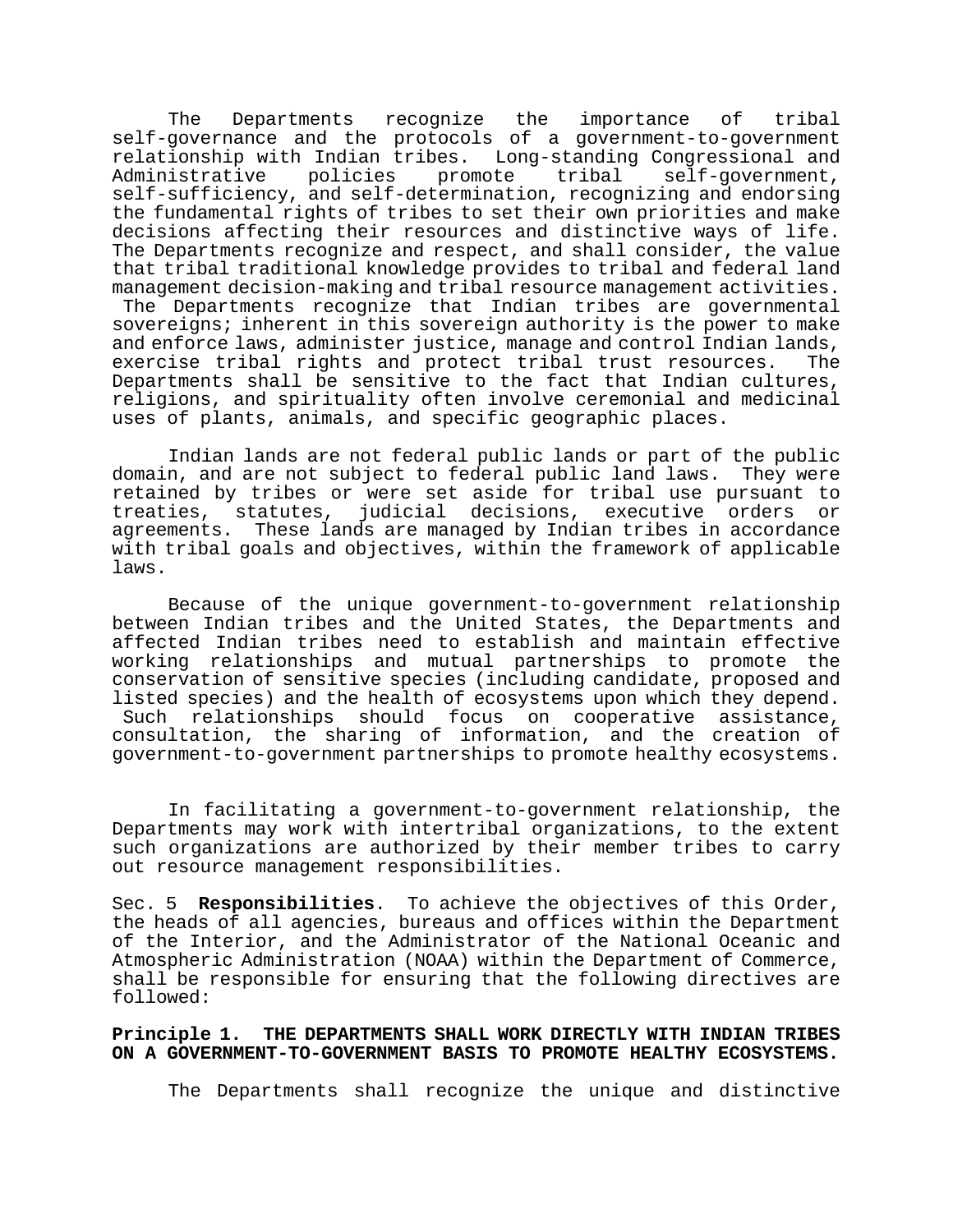political and constitutionally based relationship that exists between the United States and each Indian tribe, and shall view tribal governments as sovereign entities with authority and responsibility<br>for the health and welfare of ecosystems on Indian lands. The for the health and welfare of ecosystems on Indian lands. Departments recognize that Indian tribes are governmental sovereigns with inherent powers to make and enforce laws, administer justice,<br>and manage and control their natural resources. Accordingly, the and manage and control their natural resources. Accordingly, the<br>Departments shall seek to establish effective Departments shall seek to establish effective government-to-government working relationships with tribes to achieve the common goal of promoting and protecting the health of these ecosystems. Whenever the agencies, bureaus, and offices of the Departments are aware that their actions planned under the Act may impact tribal trust resources, the exercise of tribal rights, or Indian lands, they shall consult with, and seek the participation of, the affected Indian tribes to the maximum extent practicable. This shall<br>include providing affected tribes adequate opportunities to include providing affected tribes adequate opportunities participate in data collection, consensus seeking, and associated processes. To facilitate the government-to-government relationship, the Departments may coordinate their discussions with a representative from an intertribal organization, if so designated by the affected tribe(s).

Except when determined necessary for investigative or prosecutorial law enforcement activities, or when otherwise provided in a federal-tribal agreement, the Departments, to the maximum extent practicable, shall obtain permission from tribes before knowingly entering Indian reservations and tribally-owned fee lands for purposes of ESA-related activities, and shall communicate as necessary with the appropriate tribal officials. If a tribe believes this section has been violated, such tribe may file a complaint with the appropriate Secretary, who shall promptly investigate and respond to the tribe.

### **Principle 2. THE DEPARTMENTS SHALL RECOGNIZE THAT INDIAN LANDS ARE NOT SUBJECT TO THE SAME CONTROLS AS FEDERAL PUBLIC LANDS.**

The Departments recognize that Indian lands, whether held in trust by the United States for the use and benefit of Indians or owned exclusively by an Indian tribe, are not subject to the controls or<br>restrictions set forth in federal public land laws. Indian lands restrictions set forth in federal public land laws. are not federal public lands or part of the public domain, but are rather retained by tribes or set aside for tribal use pursuant to treaties, statutes, court orders, executive orders, judicial decisions, or agreements. Accordingly, Indian tribes manage Indian lands in accordance with tribal goals and objectives, within the framework of applicable laws.

## **Principle 3. THE DEPARTMENTS SHALL ASSIST INDIAN TRIBES IN DEVELOPING AND EXPANDING TRIBAL PROGRAMS SO THAT HEALTHY ECOSYSTEMS ARE PROMOTED AND CONSERVATION RESTRICTIONS ARE UNNECESSARY.**

**(A) The Departments shall take affirmative steps to assist Indian tribes in developing and expanding tribal programs that promote healthy ecosystems.**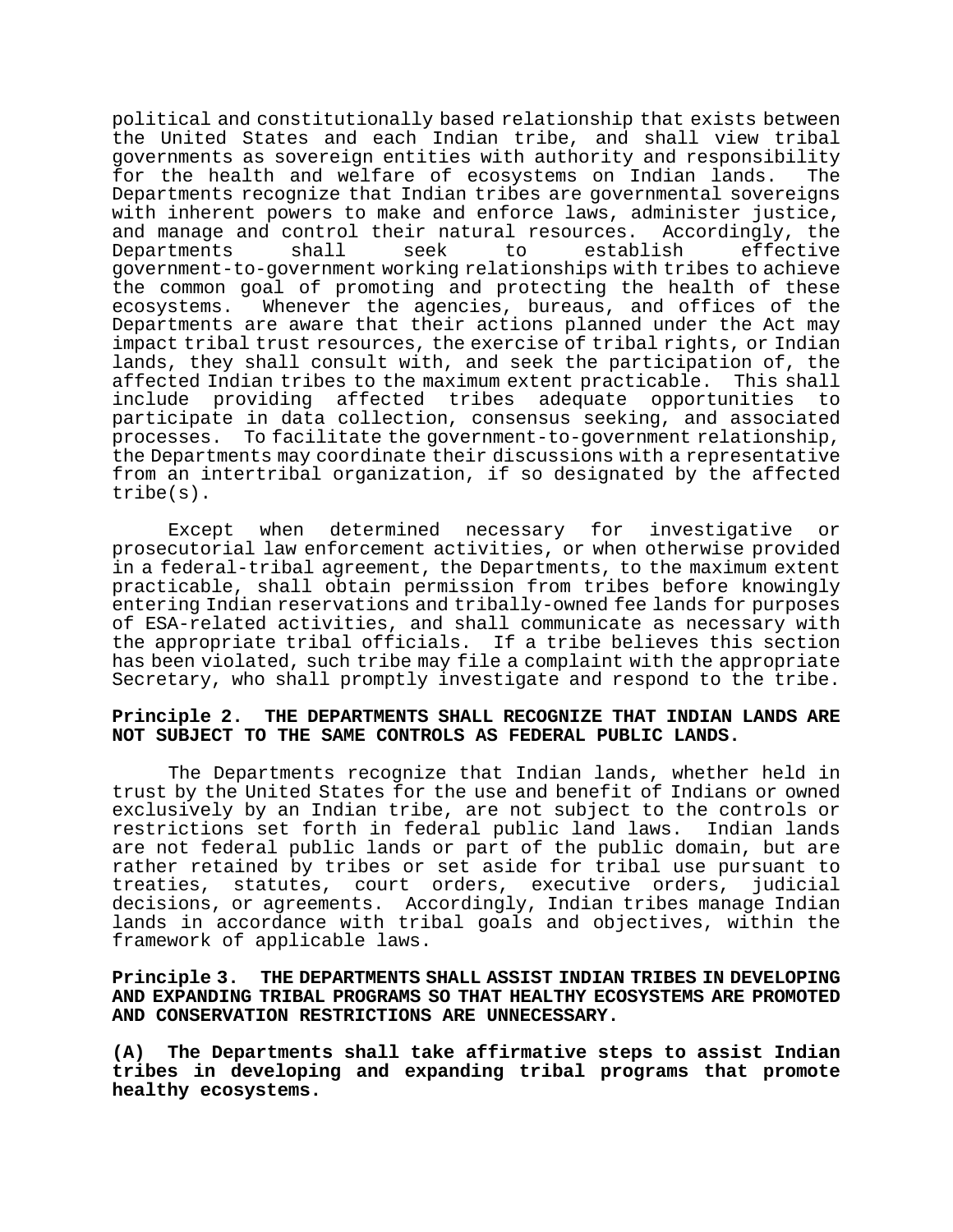The Departments shall take affirmative steps to achieve the common goals of promoting healthy ecosystems, Indian self-government, and productive government-to-government relationships under this Order, by assisting Indian tribes in developing and expanding tribal programs that promote the health of ecosystems upon which sensitive species (including candidate, proposed and listed species) depend.

The Departments shall offer and provide such scientific and technical assistance and information as may be available for the development of tribal conservation and management plans to promote the maintenance, restoration, enhancement and health of the ecosystems upon which sensitive species (including candidate, proposed, and listed species) depend, including the cooperative identification of appropriate management measures to address concerns for such species and their habitats.

### **(B) The Departments shall recognize that Indian tribes are appropriate governmental entities to manage their lands and tribal trust resources.**

The Departments acknowledge that Indian tribes value, and exercise responsibilities for, management of Indian lands and tribal trust resources. In keeping with the federal policy of promoting tribal self-government, the Departments shall respect the exercise of tribal sovereignty over the management of Indian lands, and tribal trust resources. Accordingly, the Departments shall give deference to tribal conservation and management plans for tribal trust resources that: (a) govern activities on Indian lands, including, for the purposes of this section, tribally-owned fee lands, and (b) address the conservation needs of listed species. The Departments shall conduct government-to-government consultations to discuss the extent to which tribal resource management plans for tribal trust resources outside Indian lands can be incorporated into actions to address the conservation needs of listed species.

### **(C) The Departments, as trustees, shall support tribal measures that preclude the need for conservation restrictions.**

At the earliest indication that the need for federal conservation restrictions is being considered for any species, the Departments, acting in their trustee capacities, shall promptly notify all potentially affected tribes, and provide such technical, financial, or other assistance as may be appropriate, thereby assisting Indian tribes in identifying and implementing tribal conservation and other measures necessary to protect such species.

In the event that the Departments determine that conservation restrictions are necessary in order to protect listed species, the Departments, in keeping with the trust responsibility government-to-government relationships, shall consult with affected tribes and provide written notice to them of the intended restriction as far in advance as practicable. If the proposed conservation restriction is directed at a tribal activity that could raise the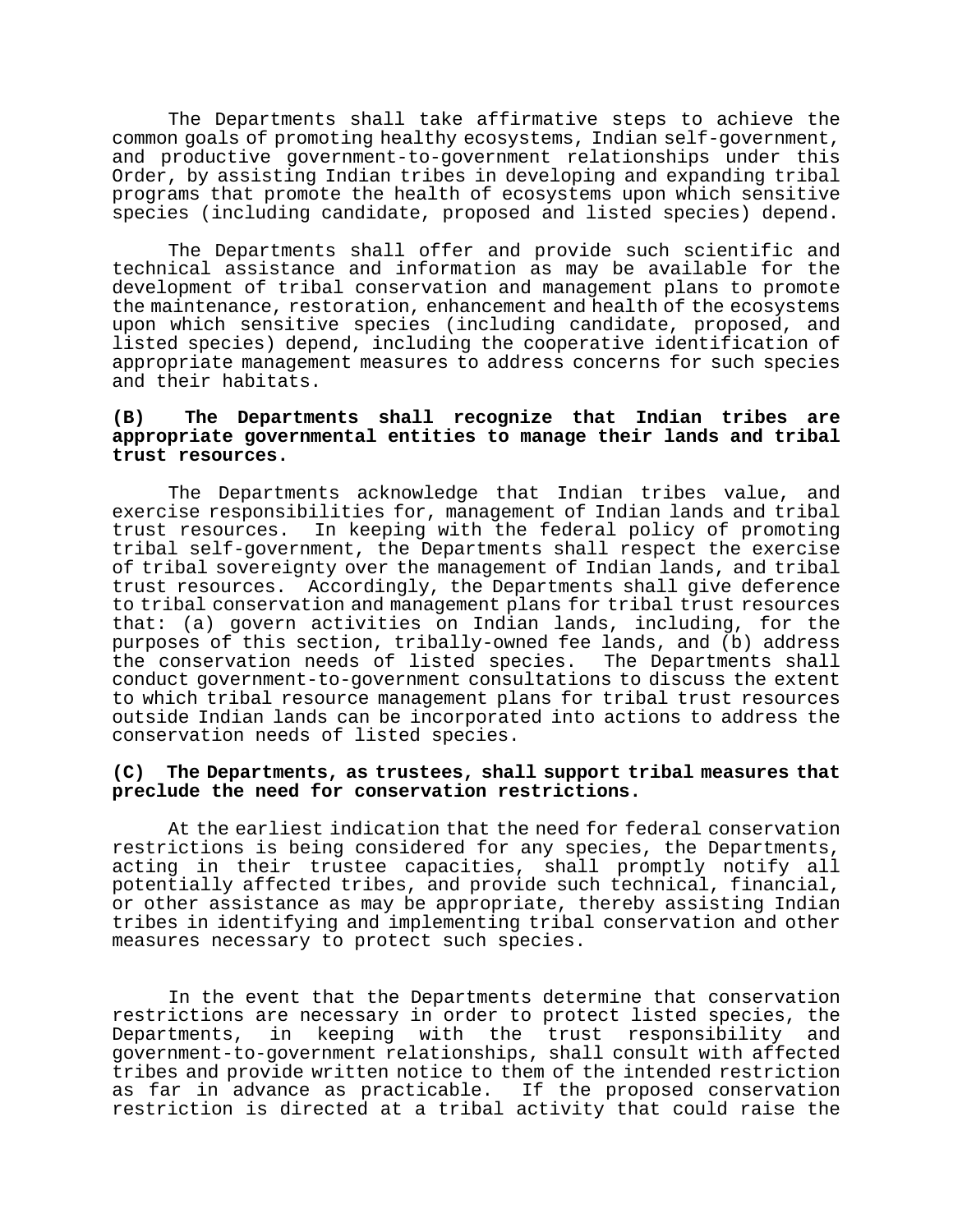potential issue of direct (directed) take under the Act, then meaningful government-to-government consultation shall occur, in order to strive to harmonize the federal trust responsibility to tribes, tribal sovereignty and the statutory missions of the In cases involving an activity that could raise the potential issue of an incidental take under the Act, such notice shall include an analysis and determination that all of the following conservation standards have been met: (i) the restriction is reasonable and necessary for conservation of the species at issue; (ii) the conservation purpose of the restriction cannot be achieved by reasonable regulation of non-Indian activities; (iii) the measure is the least restrictive alternative available to achieve the required conservation purpose; (iv) the restriction does not discriminate against Indian activities, either as stated or applied; and, (v) voluntary tribal measures are not adequate to achieve the necessary conservation purpose.

### **Principle 4. THE DEPARTMENTS SHALL BE SENSITIVE TO INDIAN CULTURE, RELIGION AND SPIRITUALITY.**

The Departments shall take into consideration the impacts of their actions and policies under the Act on Indian use of listed species for cultural and religious purposes. The Departments shall avoid or minimize, to the extent practicable, adverse effects upon the noncommercial use of listed sacred plants and animals in medicinal treatments and in the expression of cultural and religious beliefs When appropriate, the Departments may issue guidelines to accommodate Indian access to, and traditional uses of, listed species, and to address unique circumstances that may exist when administering the Act.

### **Principle 5. THE DEPARTMENTS SHALL MAKE AVAILABLE TO INDIAN TRIBES INFORMATION RELATED TO TRIBAL TRUST RESOURCES AND INDIAN LANDS, AND, TO FACILITATE THE MUTUAL EXCHANGE OF INFORMATION, SHALL STRIVE TO PROTECT SENSITIVE TRIBAL INFORMATION FROM DISCLOSURE.**

To further tribal self-government and the promotion of healthy ecosystems, the Departments recognize the critical need for Indian tribes to possess complete and accurate information related to Indian lands and tribal trust resources. To the extent consistent with the provisions of the Privacy Act, the Freedom of Information Act (FOIA) and the Departments' abilities to continue to assert FOIA exemptions with regard to FOIA requests, the Departments shall make available to an Indian tribe all information held by the Departments which is related to its Indian lands and tribal trust resources. In the course of the mutual exchange of information, the Departments shall protect, to the maximum extent practicable, tribal information which has been disclosed to or collected by the Departments. The Departments shall promptly notify and, when appropriate, consult with affected tribes regarding all requests for tribal information relating to the administration of the Act.

Sec. 6 **Federal-Tribal Intergovernmental Agreements**. The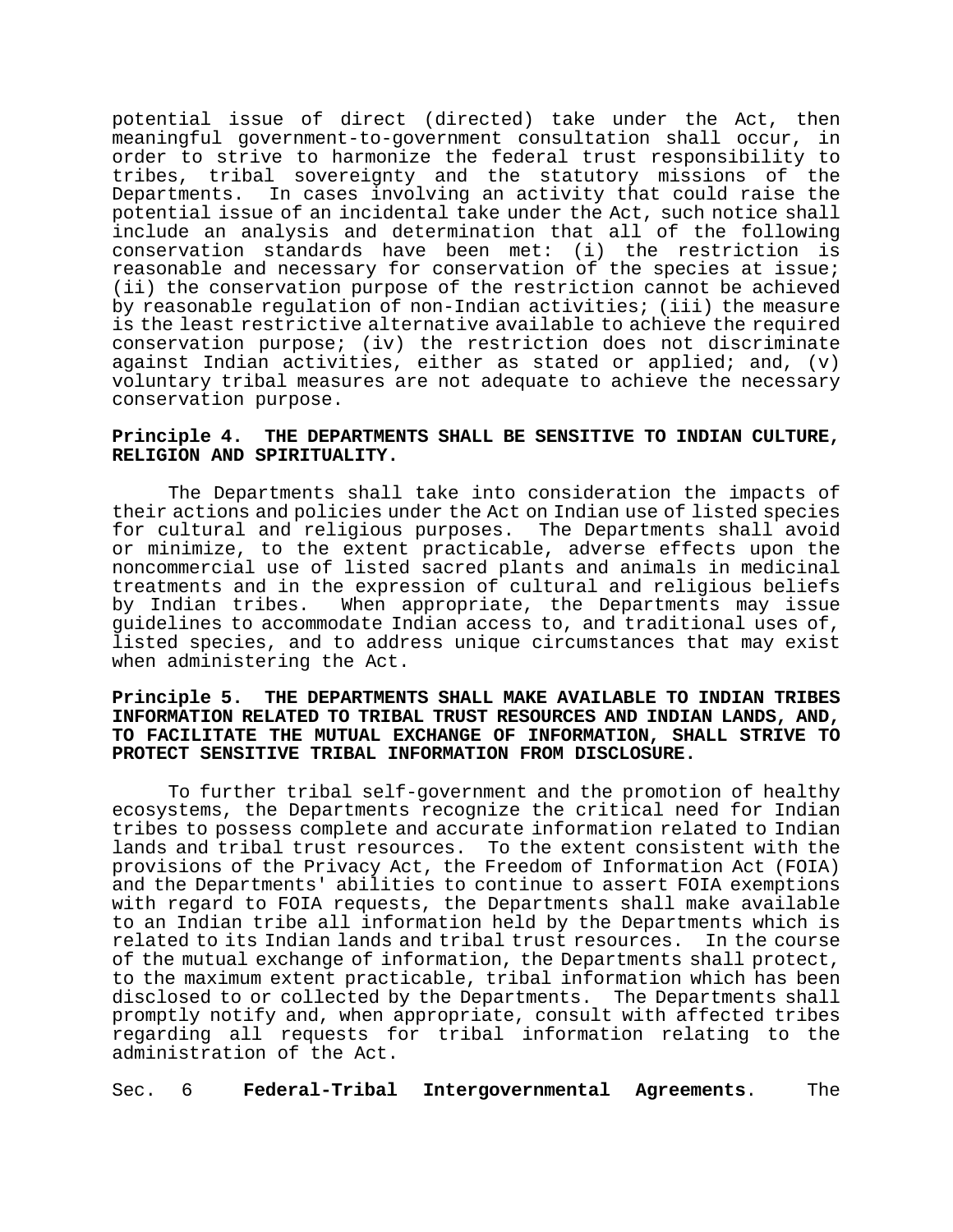Departments shall, when appropriate and at the request of an Indian tribe, pursue intergovernmental agreements to formalize arrangements involving sensitive species (including candidate, proposed, and listed species) such as, but not limited to, land and resource management, multi-jurisdictional partnerships, cooperative law enforcement, and guidelines to accommodate Indian access to, and traditional uses of, natural products. Such agreements shall strive to establish partnerships that harmonize the Departments' missions under the Act with the Indian tribe's own ecosystem management objectives.

Sec. 7 **Alaska**. The Departments recognize that section 10(e) of the Act governs the taking of listed species by Alaska Natives for subsistence purposes and that there is a need to study the implementation of the Act as applied to Alaska tribes and natives. Accordingly, this Order shall not apply to Alaska and the Departments shall, within one year of the date of this Order, develop recommendations to the Secretaries to supplement or modify this Order and its Appendix, so as to guide the administration of the Act in These recommendations shall be developed with the full<br>on and participation of Alaska tribes and natives. The cooperation and participation of Alaska tribes and natives. purpose of these recommendations shall be to harmonize the government-to-government relationship with Alaska tribes, the federal trust responsibility to Alaska tribes and Alaska Natives, the rights of Alaska Natives, and the statutory missions of the Departments.

Sec. 8 **Special Study on Cultural and Religious Use of Natural Products**. The Departments recognize that there remain tribal concerns regarding the access to, and uses of, eagle feathers, animal parts, and other natural products for Indian cultural and religious purposes. Therefore, the Departments shall work together with Indian tribes to develop recommendations to the Secretaries within one year to revise or establish uniform administrative procedures to govern the possession, distribution, and transportation of such natural products that are under federal jurisdiction or control.

Sec. 9 **Dispute Resolution**. (A) Federal-tribal disputes regarding this Order shall be government-to-government discourse. Such discourse is to be respectful of government-to-government relationships and relevant federal-tribal agreements, treaties, judicial decisions, and policies pertaining to Indian tribes. processes may be employed as necessary to resolve disputes on technical or policy issues within statutory time frames; provided that such alternative dispute resolution processes are not intended to apply in the context of investigative or prosecutorial law enforcement activities.

(B) Questions and concerns on matters relating to the use or possession of listed plants or listed animal parts used for religious or cultural purposes shall be referred to the appropriate Departmental officials and the appropriate tribal contacts for religious and cultural affairs.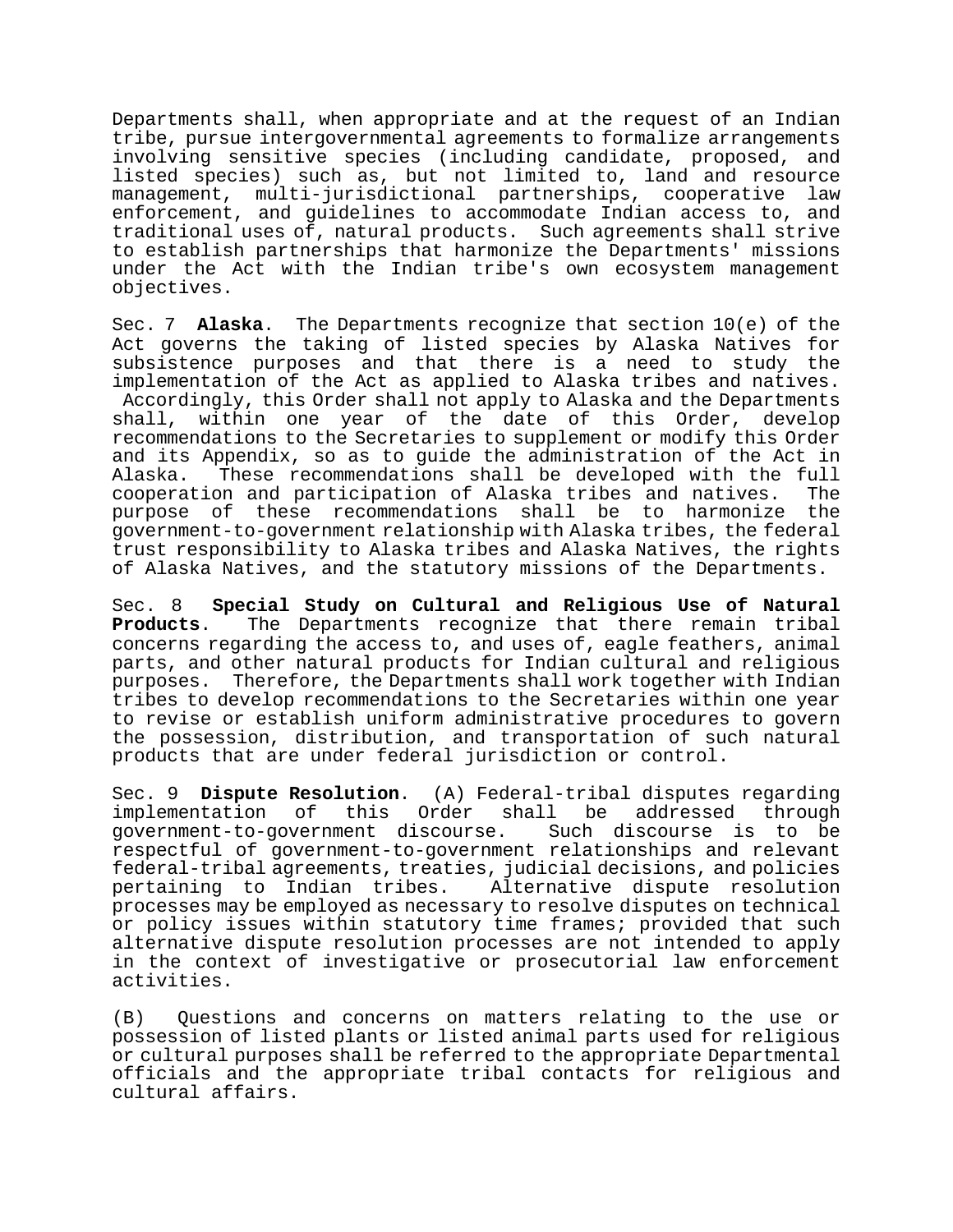Sec. 10 **Implementation**. This Order shall be implemented by all agencies, bureaus, and offices of the Departments, as applicable. In addition, the U.S. Fish and Wildlife Service and the National Marine Fisheries Service shall implement their specific responsibilities under the Act in accordance with the guidance contained in the attached Appendix.

Sec. 11 **Effective Date**. This Order, issued within the Department of the Interior as Order No. 3206, is effective immediately and will remain in effect until amended, superseded, or revoked.

This Secretarial Order, entitled "American Indian Tribal Rights, Federal-Tribal Trust Responsibilities, and the Endangered Species Act," and its accompanying Appendix were issued this 5th day of June, 1997, in Washington, D.C., by the Secretary of the Interior and the Secretary of Commerce.

/s/ Bruce Babbitt Secretary of the Interior

/s/ William M. Daley Secretary of Commerce

Date: June 5, 1997

------------------------------------------------------------------ ------------------------------------------------ **APPENDIX**

*Appendix to Secretarial Order issued within the Department of the Interior as Order No. 3206.*

Sec. 1 **Purpose**. The purpose of this Appendix is to provide policy to the National, regional and field offices of the U.S. Fish and Wildlife Service (FWS) and the National Marine Fisheries Service (NMFS), (hereinafter "Services"), concerning the implementation of the Secretarial Order issued by the Department of the Interior and the Department of Commerce, entitled "American Indian Tribal Rights, Federal-Tribal Trust Responsibilities, and the Endangered Species Act." This policy furthers the objectives of the FWS Native American Policy (June 28, 1994), and the American Indian and Alaska Native Policy of the Department of Commerce (March 30, 1995). This Appendix shall be considered an integral part of the above Secretarial Order, and all sections of the Order shall apply in their entirety to this Appendix.

Sec. 2 **General Policy**. (A) **Goals**. The goals of this Appendix are to provide a basis for administration of the Act in a manner that (1) recognizes common federal-tribal goals of conserving sensitive species (including candidate, proposed, and listed species) and the ecosystems upon which they depend, Indian self-government, and<br>productive government-to-government relationships; and (2) productive government-to-government relationships;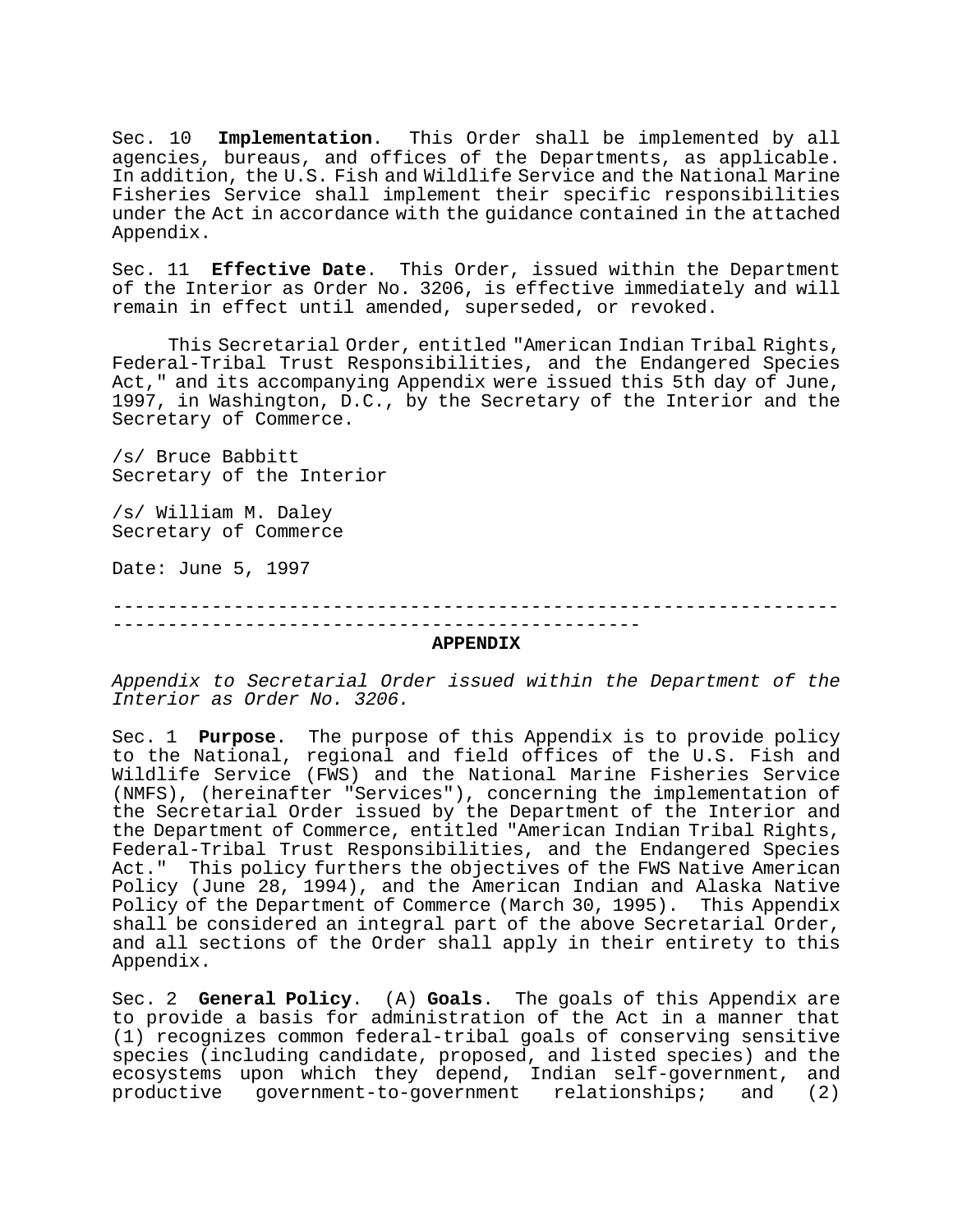harmonizes the federal trust responsibility to tribes, tribal sovereignty, and the statutory missions of the Departments, so as to avoid or minimize the potential for conflict and confrontation.

(B) **Government-to-Government Communication**. It shall be the responsibility of each Service's regional and field offices to maintain a current list of tribal contact persons within each Region, and to ensure that meaningful government-to-government communication occurs regarding actions to be taken under the Act.

(C) **Agency Coordination**. The Services have the lead roles and responsibilities in administering the Act, while the Services and other federal agencies share responsibilities for honoring Indian treaties and other sources of tribal rights. The Bureau of Indian Affairs (BIA) has the primary responsibility for carrying out the federal responsibility to administer tribal trust property and represent tribal interests during formal Section 7 consultations under the Act. Accordingly, the Services shall consult, as appropriate, with each other, affected Indian tribes, the BIA, the Office of the Solicitor (Interior), the Office of American Indian Trust (Interior), and the NOAA Office of General Counsel in determining how the fiduciary responsibility of the federal government to Indian tribes may best be realized.

(D) **Technical Assistance.** In their roles as trustees, the Services shall offer and provide technical assistance and information for the development of tribal conservation and management plans to promote the maintenance, restoration, and enhancement of the ecosystems on which sensitive species (including candidate, proposed, and listed species) depend. The Services should be creative in working with the tribes to accomplish these objectives. Such technical assistance may include the cooperative identification of appropriate management measures to address concerns for sensitive species (including candidate, proposed and listed species) and their habitats. cooperation may include intergovernmental agreements to enable Indian tribes to more fully participate in conservation programs under the Act. Moreover, the Services may enter into conservation easements with tribal governments and enlist tribal participation in incentive programs.

(E) **Tribal Conservation Measures**. The Services shall, upon the request of an Indian tribe or the BIA, cooperatively review and assess tribal conservation measures for sensitive species (including candidate, proposed and listed species) which may be included in tribal resource management plans. The Services will communicate to the tribal government their desired conservation goals and objectives, as well as any technical advice or suggestions for the modification of the plan to enhance its benefits for the conservation of sensitive<br>species (including candidate, proposed and listed species). In species (including candidate, proposed and listed species). keeping with the Services' initiatives to promote voluntary conservation partnerships for listed species and the ecosystems upon<br>which they depend, the Services shall consult on a Services shall government-to-government basis with the affected tribe to determine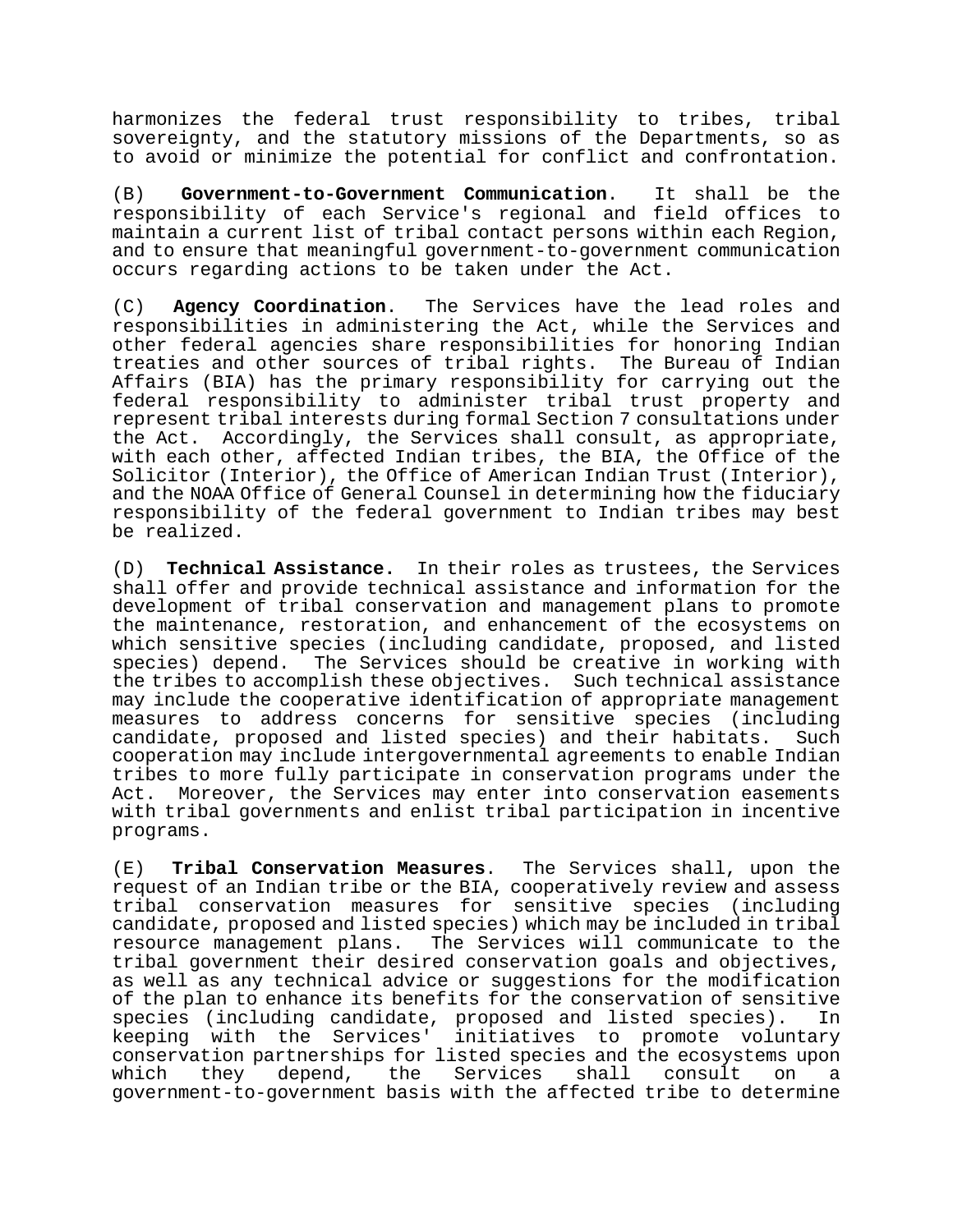and provide appropriate assurances that would otherwise be provided to a non-Indian.

# Sec. 3 **The Federal Trust Responsibility and the Administration of the Act**.

The Services shall coordinate with affected Indian tribes in order to fulfill the Services' trust responsibilities and encourage meaningful tribal participation in the following programs under the Act, and shall:

# (A) **Candidate Conservation**.

(1) Solicit and utilize the expertise of affected Indian tribes in evaluating which animal and plant species should be included on the list of candidate species, including conducting population status inventories and geographical distribution surveys;

(2) Solicit and utilize the expertise of affected Indian tribes when designing and implementing candidate conservation actions to remove or alleviate threats so that the species' listing priority is reduced or listing as endangered or threatened is rendered unnecessary; and

(3) Provide technical advice and information to support tribal<br>efforts and facilitate voluntary tribal participation in and facilitate voluntary tribal implementation measures to conserve candidate species on Indian lands.

### (B) **The Listing Process**.

(1) Provide affected Indian tribes with timely notification of the receipt of petitions to list species, the listing of which could affect the exercise of tribal rights or the use of tribal trust resources. In addition, the Services shall solicit and utilize the expertise of affected Indian tribes in responding to listing petitions that may affect tribal trust resources or the exercise of tribal rights.

(2) Recognize the right of Indian tribes to participate fully in the listing process by providing timely notification to, soliciting information and comments from, and utilizing the expertise of, Indian tribes whose exercise of tribal rights or tribal trust resources could be affected by a particular listing. This process shall apply to proposed and final rules to: (i) list species as endangered or threatened; (ii) designate critical habitat; (iii) reclassify a species from endangered to threatened (or vice versa); (iv) remove a species from the list; and (v) designate experimental populations.

(3) Recognize the contribution to be made by affected Indian tribes, throughout the process and prior to finalization and close of the public comment period, in the review of proposals to designate critical habitat and evaluate economic impacts of such proposals with implications for tribal trust resources or the exercise of tribal The Services shall notify affected Indian tribes and the BIA, and solicit information on, but not limited to, tribal cultural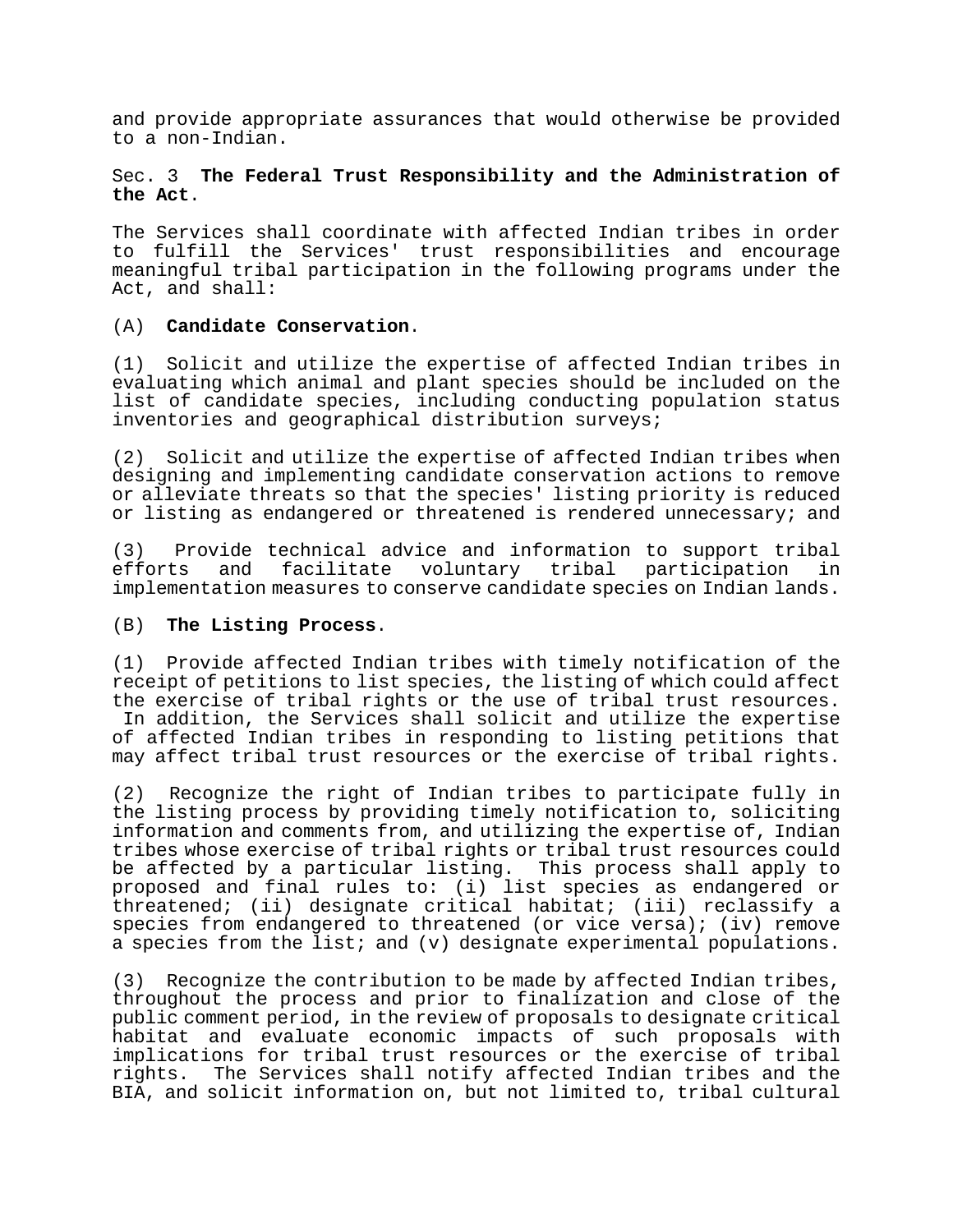values, reserved hunting, fishing, gathering, and other Indian rights or tribal economic development, for use in: (i) the preparation of economic analyses involving impacts on tribal communities; and (ii) the preparation of "balancing tests" to determine appropriate exclusions from critical habitat and in the review of comments or petitions concerning critical habitat that may adversely affect the rights or resources of Indian tribes.

(4) In keeping with the trust responsibility, shall consult with the affected Indian tribe(s) when considering the designation of critical habitat in an area that may impact tribal trust resources, tribally-owned fee lands, or the exercise of tribal rights. Critical habitat shall not be designated in such areas unless it is determined<br>essential to conserve a listed species. In designating critical essential to conserve a listed species. habitat, the Services shall evaluate and document the extent to which the conservation needs of the listed species can be achieved by limiting the designation to other lands.

(5) When exercising regulatory authority for threatened species under section 4(d) of the Act, avoid or minimize effects on tribal management or economic development, or the exercise of reserved Indian fishing, hunting, gathering, or other rights, to the maximum extent allowed by law.

(6) Having first provided the affected Indian tribe(s) the opportunity to actively review and comment on proposed listing actions, provide affected Indian tribe(s) with a written explanation whenever a final decision on any of the following activities conflicts with comments provided by an affected Indian tribe: (i) list a species as endangered or threatened; (ii) designate critical habitat; (iii) reclassify a species from endangered to threatened (or vice versa); (iv) remove a species from the list; or (v) designate experimental populations. If an affected Indian tribe petitions for rulemaking under Section 4(b)(3), the Services will consult with and provide a written explanation to the affected tribe if they fail to adopt the requested regulation.

### (C) **ESA '7 Consultation**.

(1) Facilitate the Services' use of the best available scientific and commercial data by soliciting information, traditional knowledge, and comments from, and utilizing the expertise of, affected Indian tribes in addition to data provided by the action agency during the consultation process. The Services shall provide timely notification to affected tribes as soon as the Services are aware that a proposed federal agency action subject to formal consultation may affect tribal rights or tribal trust resources.

(2) Provide copies of applicable final biological opinions to affected tribes to the maximum extent permissible by law.

(3)(a) When the Services enter formal consultation on an action proposed by the BIA, the Services shall consider and treat affected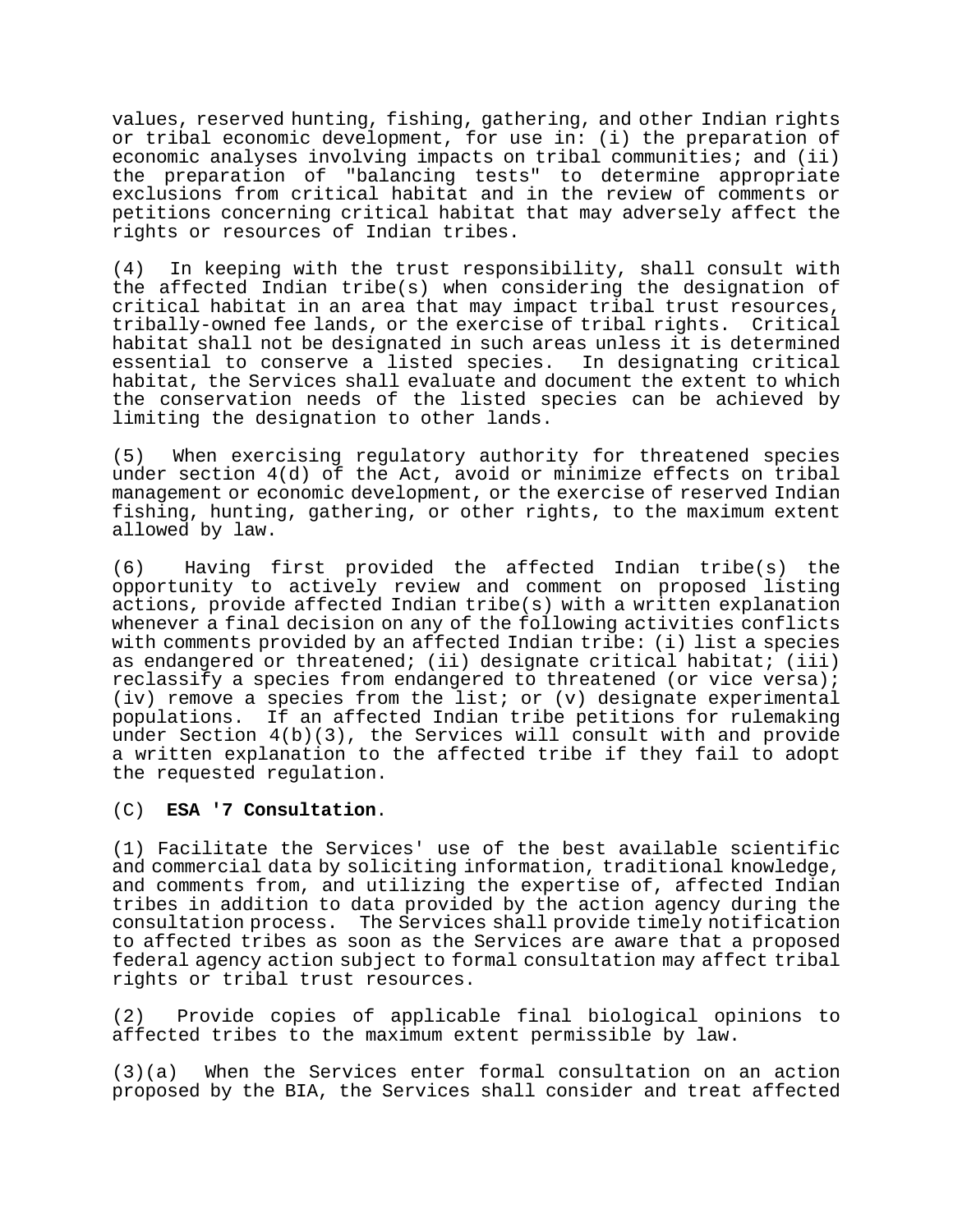tribes as license or permit applicants entitled to full participation in the consultation process. This shall include, but is not limited to, invitations to meetings between the Services and the BIA, opportunities to provide pertinent scientific data and to review data in the administrative record, and to review biological assessments<br>and draft biological opinions. In keeping with the trust and draft biological opinions. responsibility, tribal conservation and management plans for tribal trust resources that govern activities on Indian lands, including for purposes of this paragraph, tribally-owned fee lands, shall serve as the basis for developing any reasonable and prudent alternatives, to the extent practicable.

(b) When the Services enter into formal consultations with an Interior Department agency other than the BIA, or an agency of the Department of Commerce, on a proposed action which may affect tribal rights or tribal trust resources, the Services shall notify the affected Indian tribe(s) and provide for the participation of the BIA in the consultation process.

(c) When the Services enter into formal consultations with agencies not in the Departments of the Interior or Commerce, on a proposed action which may affect tribal rights or tribal trust resources, the Services shall notify the affected Indian tribe(s) and encourage the action agency to invite the affected tribe(s) and the BIA to participate in the consultation process.

(d) In developing reasonable and prudent alternatives, the Services shall give full consideration to all comments and information received from any affected tribe, and shall strive to ensure that any alternative selected does not discriminate against such tribe(s). The Services shall make a written determination describing (i) how<br>the selected alternative is consistent with their trust the selected alternative is consistent with their trust responsibilities, and (ii) the extent to which tribal conservation and management plans for affected tribal trust resources can be incorporated into any such alternative.

### (D) **Habitat Conservation Planning**.

(1) Facilitate the Services' use of the best available scientific and commercial data by soliciting information, traditional knowledge, and comments from, and utilizing the expertise of, affected tribal governments in habitat conservation planning that may affect tribal trust resources or the exercise of tribal rights. The Services shall facilitate tribal participation by providing timely notification as soon as the Services are aware that a draft Habitat Conservation Plan (HCP) may affect such resources or the exercise of such rights.

(2) Encourage HCP applicants to recognize the benefits of working cooperatively with affected Indian tribes and advocate for tribal participation in the development of HCPs. In those instances where permit applicants choose not to invite affected tribes to participate in those negotiations, the Services shall consult with the affected tribes to evaluate the effects of the proposed HCP on tribal trust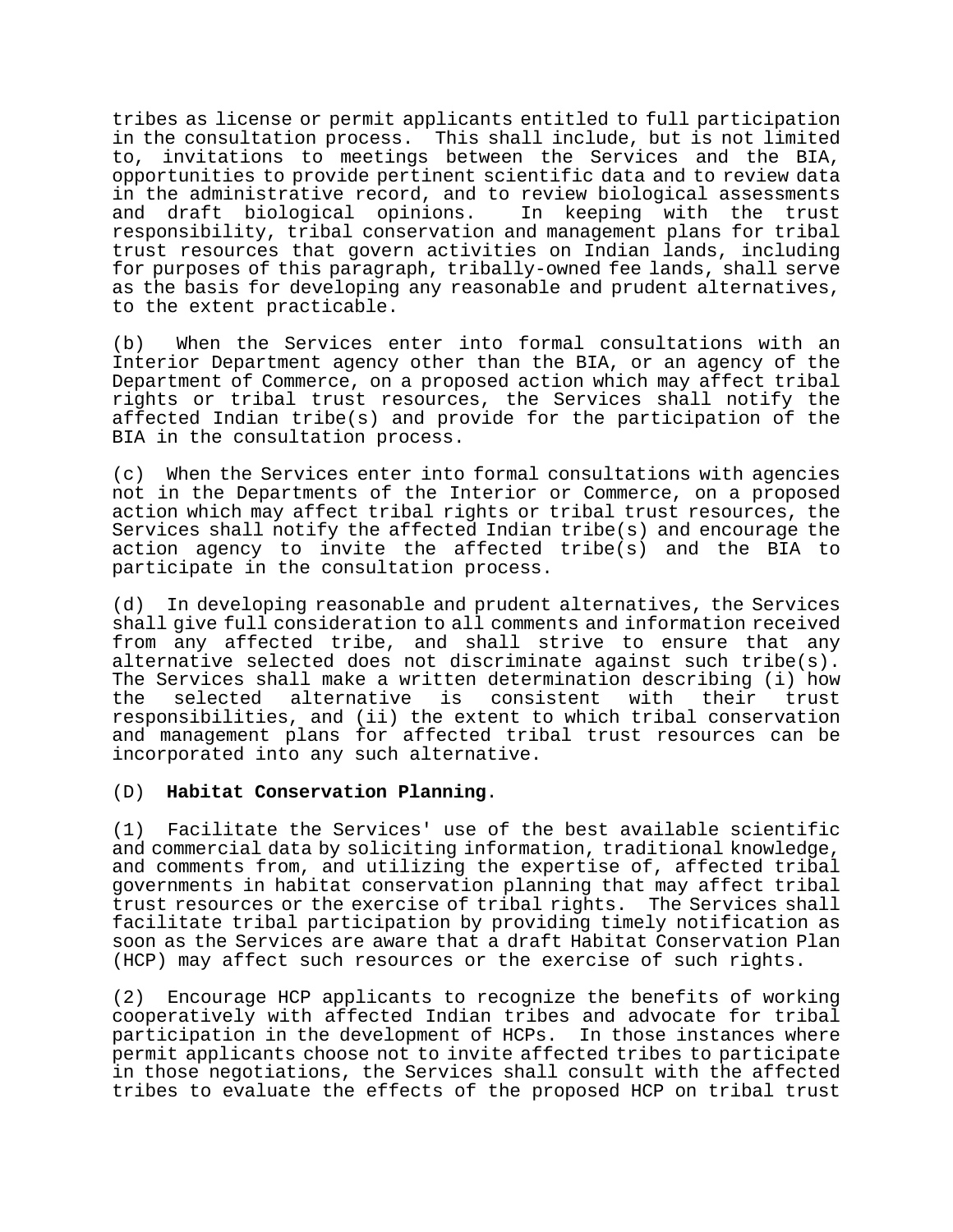resources and will provide the information resulting from such consultation to the HCP applicant prior to the submission of the draft HCP for public comment. After consultation with the tribes and the non-federal landowner and after careful consideration of the tribe's concerns, the Services must clearly state the rationale for the recommended final decision and explain how the decision relates to the Services' trust responsibility.

(3) Advocate the incorporation of measures into HCPs that will<br>restore or enhance tribal trust resources. The Services shall restore or enhance tribal trust resources. advocate for HCP provisions that eliminate or minimize the diminishment of tribal trust resources. The Services shall be cognizant of the impacts of measures incorporated into HCPs on tribal trust resources and the tribal ability to utilize such resources.

(4) Advocate and encourage early participation by affected tribal governments in the development of region-wide or state-wide habitat conservation planning efforts and in the development of any related implementation documents.

# (E) **Recovery**.

(1) Solicit and utilize the expertise of affected Indian tribes by having tribal representation, as appropriate, on Recovery Teams when the species occurs on Indian lands (including tribally-owned fee lands), affects tribal trust resources, or affects the exercise of tribal rights.

(2) In recognition of tribal rights, cooperate with affected tribes to develop and implement Recovery Plans in a manner that minimizes the social, cultural and economic impacts on tribal communities, consistent with the timely recovery of listed species. The Services shall be cognizant of tribal desires to attain population levels and conditions that are sufficient to support the meaningful exercise of reserved rights and the protection of tribal management or development prerogatives for Indian resources.

(3) Invite affected Indian tribes, or their designated representatives, to participate in the Recovery Plan implementation process through the development of a participation plan and through tribally-designated membership on recovery teams. The Services shall work cooperatively with affected Indian tribes to identify and implement the most effective measures to speed the recovery process.

(4) Solicit and utilize the expertise of affected Indian tribes in the design of monitoring programs for listed species and for species which have been removed from the list of Endangered and Threatened Wildlife and Plants occurring on Indian lands or affecting the exercise of tribal rights or tribal trust resources.

### (F) **Law Enforcement**.

(1) At the request of an Indian tribe, enter into cooperative law